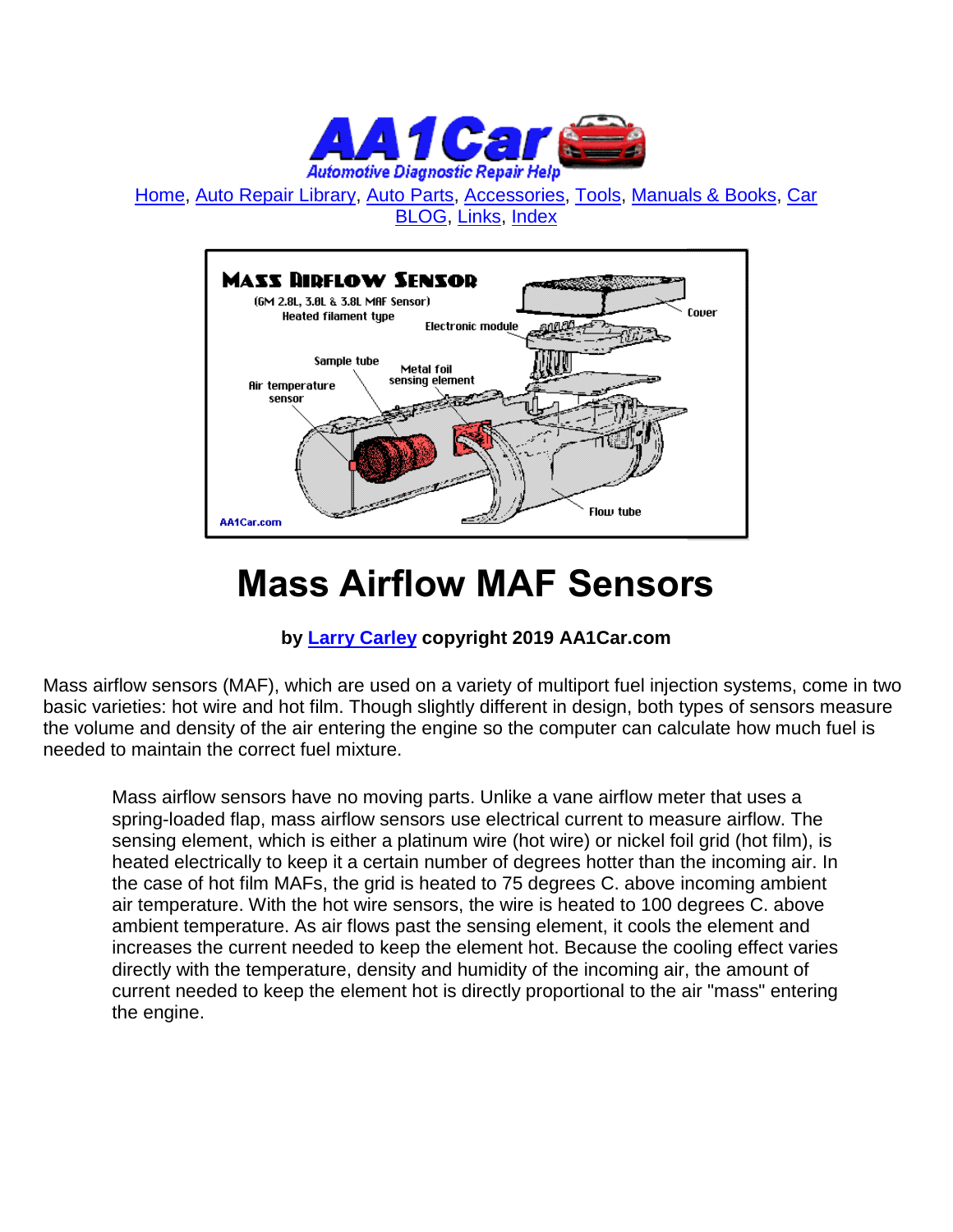# **MASS AIRFLOW SENSOR OUTPUT**

MAF sensor output to the computer depends on the type of sensor used. The hot wire version, which Bosch introduced back in '79 on its LH-Jetronic fuel injection systems and is used on a number of multiport systems including GM's 5.0L and 5.7L Tuned Port Injection (TPI) engines, generates an analog voltage signal that varies from 0 to 5 volts. Output at idle is usually 0.4 to 0.8 volts increasing up to 4.5 to 5.0 volts at wide open throttle.

The hot film MAFs, which AC Delco introduced in '84 on the Buick turbo V6 and have since used on the 2.8, 3.0 and 3.8L V6 engines, produce a square wave variable frequency output. The frequency range varies from 30 to 150 Hz, with 30 Hz being average for idle and 150 Hz for wide open throttle.



Another difference between the hot wire and hot film sensors is that the Bosch hot wire units have a self-cleaning cycle where the platinum wire is heated to 1000 degrees C. for one second after the engine is shut down. The momentary surge in current is controlled by the onboard computer through a relay to burn off contaminants that might otherwise foul the wire and interfere with the sensor's ability to read incoming air mass accurately.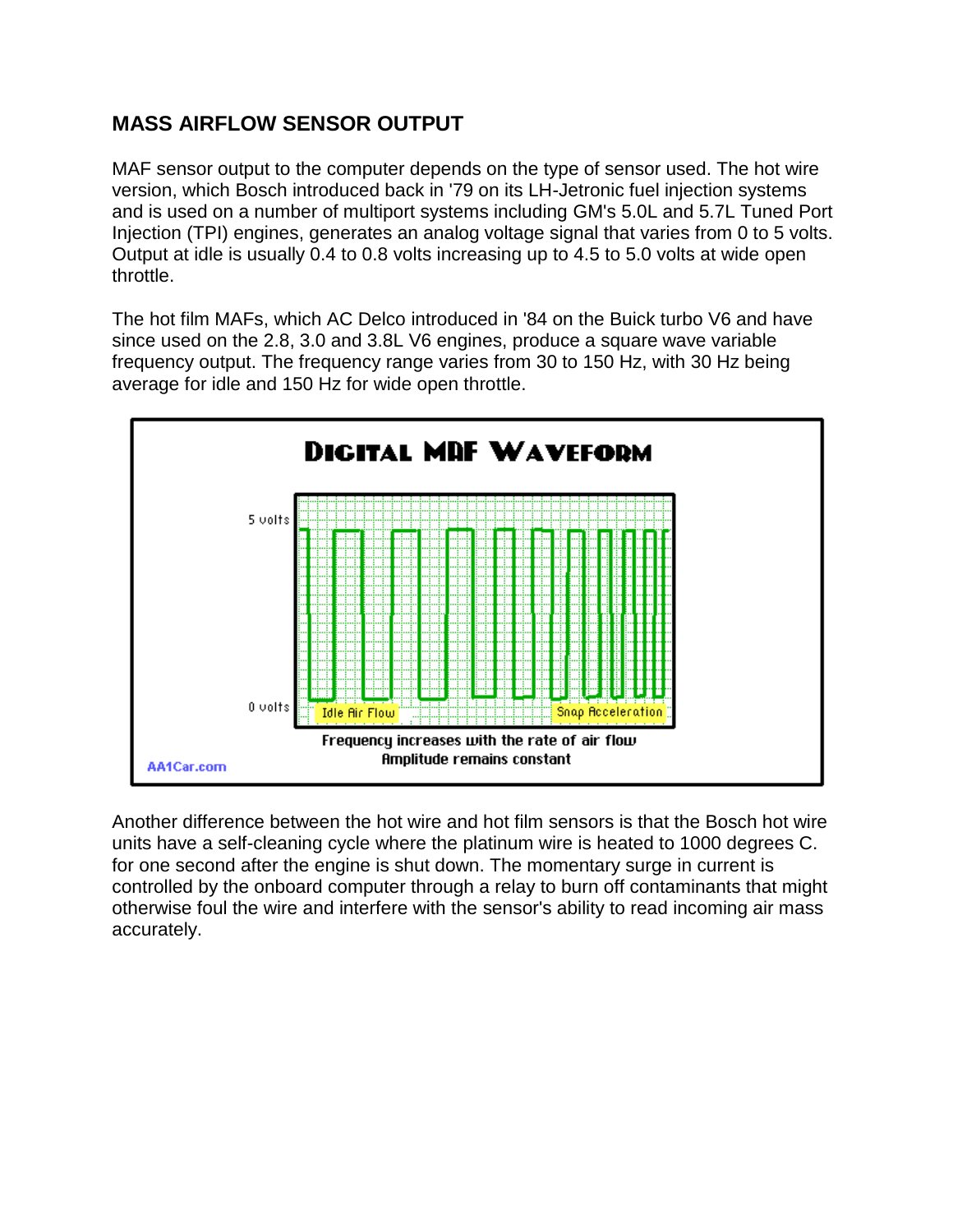

### **MASS AIRFLOW SENSOR DIAGNOSTIC FAULT CODES**

An engine with a bad MAF sensor may start and stall or be hard to start, it may hesitate under load, idle rough or run excessively rich or lean. The engine may also hiccup when the throttle suddenly changes position.

Often, a dirty or faulty MAF sensor will cause the engine to set a LEAN code and turn on the Check Engine Light. If the MAF sensor wire becomes dirty or is contaminated with oil (from an aftermarket reusable air filter), it will be slow to react to changes in airflow. This may cause the MAF sensor to under-report airflow, causing the engine to run lean.

On OBD II vehicles, the input from the MAF sensor is combined with those form the throttle position sensor, MAP sensor and engine speed to calculate engine load. If your scan tool can display calculated engine load, look at the value to see if the load is low at idle, and higher when the engine is running under load. No change in the reading or a reading that makes no sense could indicate a problem with any of these sensors.

If you suspect a MAF sensor problem, scan for any fault codes. Trouble codes that may indicate a problem with the mass airflow sensor include:

- P0100....Mass or Volume Air Flow Circuit
- P0101....Mass or Volume Air Flow Circuit Range/Performance Problem
- P0102....Mass or Volume Air Flow Circuit Low Input
- P0103....Mass or Volume Air Flow Circuit High Input
- P0104....Mass or Volume Air Flow Circuit Intermittent
- P0171....System too Lean (Bank 1)
- P0172....System too Rich (Bank 1)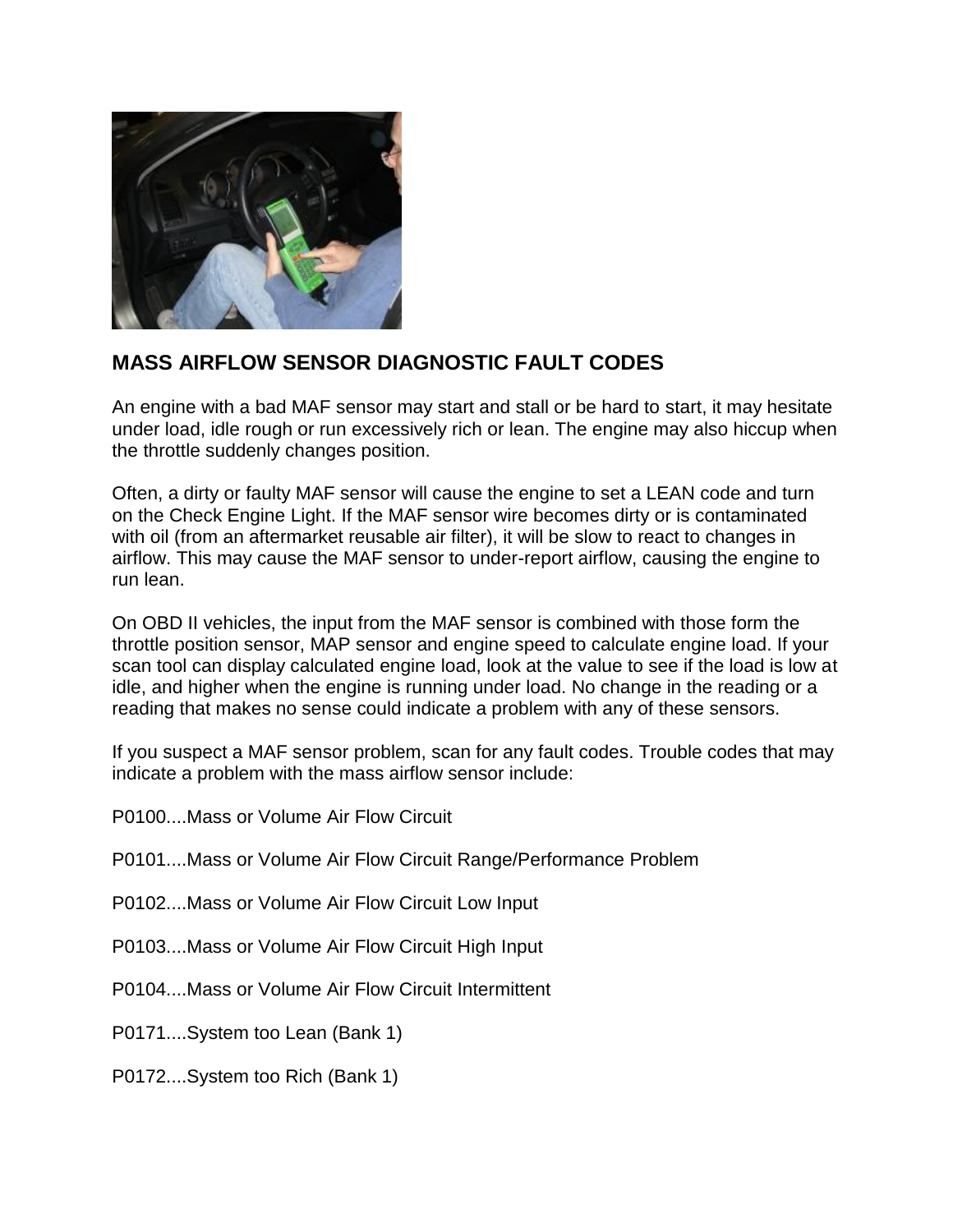P0173....Fuel Trim Malfunction (Bank 2)

P0174....System too Lean (Bank 2)

P0175....System too Rich (Bank 2)

On older Pre-OBD II vehicles, you can use a scan tool or manual flash code procedure to read the codes:

GM Pre-OBD II: Code 33 (too high frequency) and Code 34 (too low frequency) on engines with multiport fuel injection only, and Code 36 on 5.0L and 5.7L engines that use the Bosch hot wire MAF if the burn-off cycle after shut-down fails to occur.

Ford Pre-OBD II: Code 26 (MAF out of range), Code 56 (MAF output too high), Code 66 (MAF output too low), and Code 76 (no MAF change during "goose" test).

Of course, don't overlook the basics, too such as engine compression, vacuum, fuel pressure, ignition, etc., since problems in any of these areas can produce similar driveability symptoms.

#### **MASS AIRFLOW SENSOR DIAGNOSIS**

Unlike vane airflow meters with their movable flaps, MAFs have no moving parts so the only way to know if the unit is functioning properly is to look at the sensor's output, or its effect on injector timing.

With the Bosch hot wire sensors, sensor voltage output can be read directly with a digital voltmeter by probing the appropriate terminals. If the voltage readings are out of range, or if the sensor's voltage output fails to increase when the throttle is opened with the engine running, the sensor is defective and needs to be replaced. A dirty wire (which may be the result of a defective self-cleaning circuit or external contamination of the wire) can make the sensor slow to respond to changes in airflow. A broken or burned out wire would obviously prevent the sensor from working at all. Power to the MAF sensor is provided through a pair of relays (one for power, one for the burn-off cleaning cycle), so check the relays first if the MAF sensor appears to be dead or sluggish.

On GM MAF sensors, there are a couple of quick checks you can do for vibrationrelated sensor problems. Attach an analog voltmeter to the appropriate MAF sensor output terminal. With the engine idling, the sensor should be putting out a steady 2.5 volts. Tap lightly on the sensor and note the meter reading. A good sensor should show no change. If the analog needle jumps and/or the engine momentarily misfires, the sensor is bad and needs to be replaced. You can also check for heat-related problems by heating the sensor with a hair dryer and repeating the test.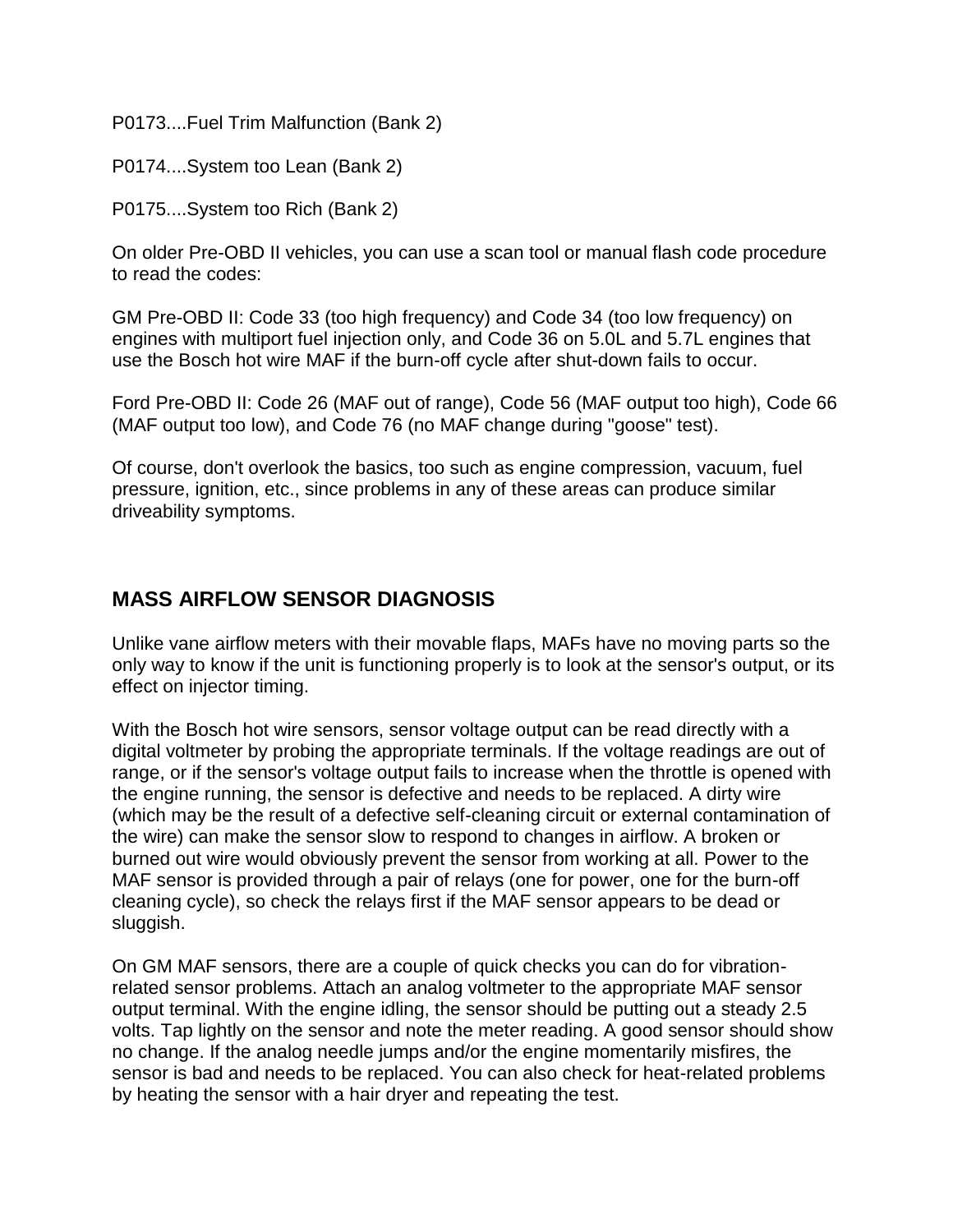This same test can also be done using a meter that reads frequency. The older AC Delco MAF sensors (like a 2.8L V6) should show a steady reading of 30 to 50 Hz at idle and 70 to 75 Hz at 3,500 rpm. The later model units (like those on a 3800 V6) should read about 2.9 kHz at idle and 5.0 kHz at 3,500 rpm. If tapping on the MAF sensor produces a sudden change in the frequency signal, it's time for a new sensor.

On the GM hot film MAFs, you can also tap into the onboard computer data stream with a scan tool to read the MAF sensor output in "grams per second" (GPS). The reading might go from 3 to 5 GPS at idle up to 100 to 240 GPS at wide open throttle and 5000 RPM.

The scantool GPS reading at idle will vary by engine displacement. The larger the engine, the higher the GPS reading at idle. The GPS idle reading will roughly correspond to engine displacement in liters. A 3.0L V6 engine, for example, will generate a GPS reading of about 3.0 grams per second at idle. A larger 5.0L V8 would read around 5 grams per second, and a smaller 2.0L four cylinder would read around 2 grams per second at idle.

Some vehicle manufacturers publish MAF sensor GPS reading specifications for specific engine speeds. The engine is held steady at the specified RPM to compare the scantool GPS reading to the spec. If the reading is off by more than 10 percent, the MAF sensor is not reading airflow correctly. The cause could be a dirty sensor that needs to be cleaned.



Like throttle position sensors, there should be smooth linear transition in sensor output throughout the rpm range. If the readings jump all over the place, the computer won't be able to deliver the right air/fuel mixture and driveability and emissions will suffer. So you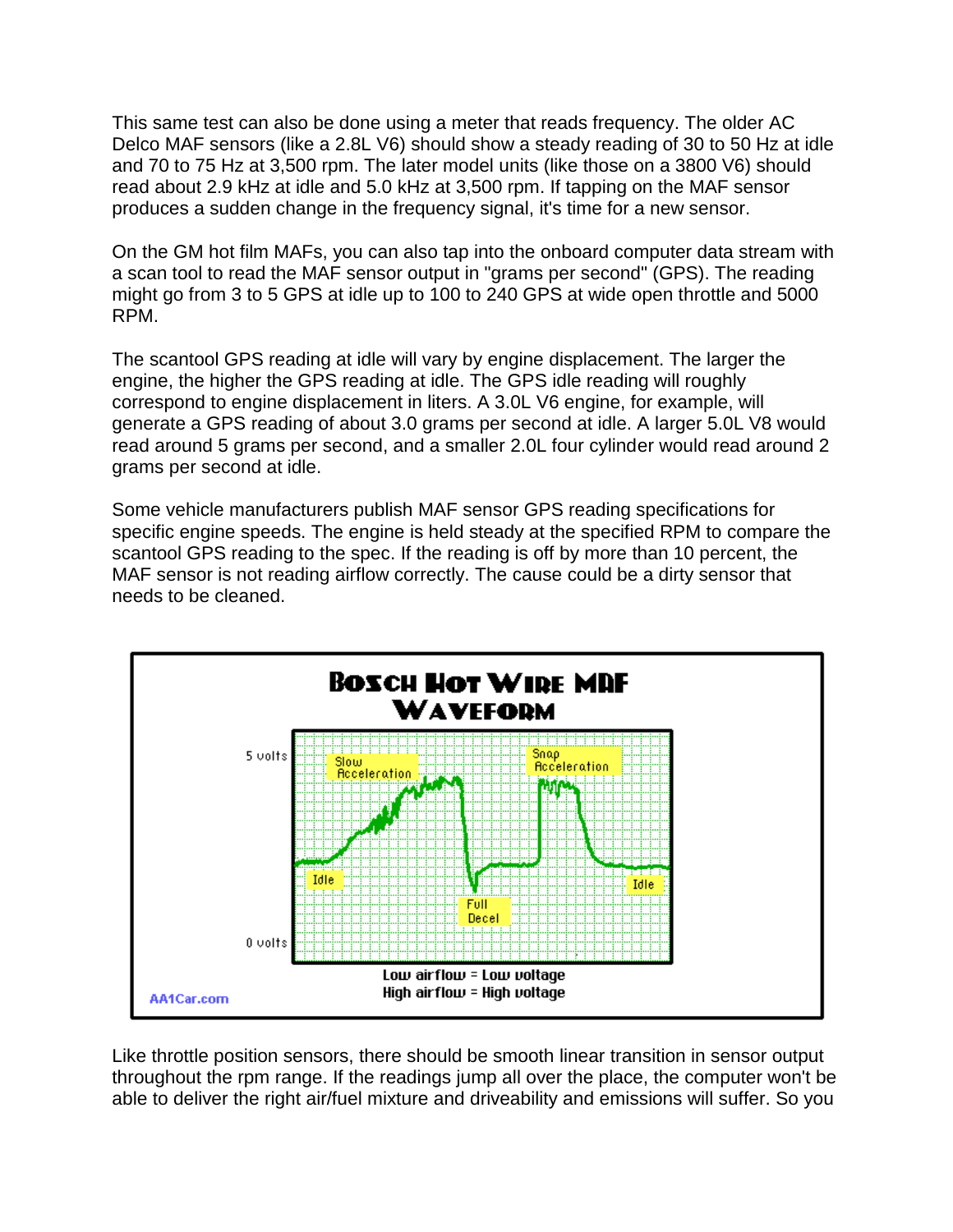should also check the sensor's output at various speeds to see that it's output changes appropriately. This can be done by graphing its frequency output every 500 rpm, or by observing the sensor's waveform on a scope. The waveform should be square and show a gradual increase in frequency as engine speed and load increase. Any skips or sudden jumps or excessive noise in the pattern would tell you the sensor needs to be replaced.

Another way to check MAF sensor output is to see what effect it is has on injector timing. Using an oscilloscope or multimeter that reads milliseconds, connect the test probe to any injector ground terminal (one injector terminal is the supply voltage and the other is the ground circuit to the computer that controls timing). Then look at the duration of the injector pulses at idle (or while cranking the engine if the engine won't start). Injector timing varies depending on the application, but if the mass airflow sensor is not producing a signal, injector timing will be about four times longer than normal (possibly making the fuel mixture too rich to start). You can also use millisecond readings to confirm fuel enrichment when the throttle is opened during acceleration, fuel leaning during light load cruising and injector shut-down during deceleration. Under light load cruise, for example, you should see about 2.5 to 2.8 Ms duration.



# **CLEANING FORD MAF SENSORS**

For some reason, Ford vehicles have had a history of MAF sensor problems caused by contamination. In some cases, dirt gets past a leaky air filter and fouls the sensor wire. In other cases, carbon varnish builds up on the sensor from fuel vapors backing up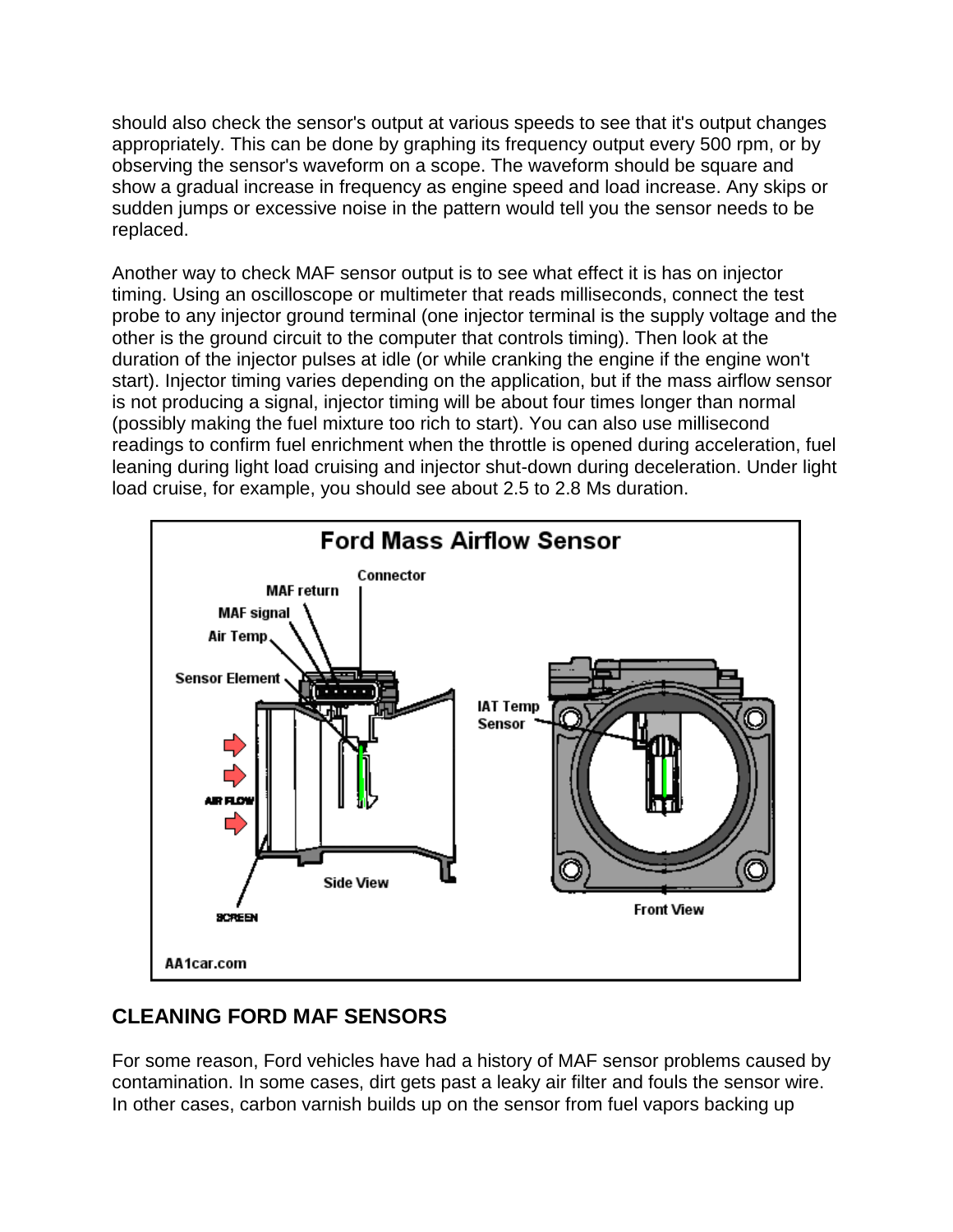through the intake manifold. Either way, contamination makes the MAF sensor sluggish, and often sets a P0171 or P0174 lean code.

The fix is to clean the sensor element with aerosol electronics cleaner (CRC makes a good product for this). The MAF sensor is located inside the air filter housing on some applications (Windstar, for example) or between the air filter and throttle body. Spray the sensor element with electronics cleaner, let it soak for about 10 minutes, then repeat. DO NOT use any other type of cleaner as this may damage the sensor. Also, DO NOT touch, scrub or attempt to physically clean the sensor element as this too can ruin the sensor.

#### **Repeat GM MAF Sensor Failures Blamed on Engine Backfires**

GM says that repeated instances of Mass Air Flow (MAF) sensor failure on some of their vehicles may be due to engine backfires. The sudden buildup of pressure inside the intake manifold that results from a backfire can crack the heated element inside the MAF sensor causing it to fail.

Common causes of engine backfire include a lean misfire due to low fuel pressure or restricted fuel injectors, breakdown of the secondary ignition including internal ignition coil arcing, and a dead spot in the Throttle Position Sensor (TPS).

A lean fuel condition can be verified by using a scan tool to monitor the Block Learn memory value with the engine at a steady no load cruise rpm. A reading above the 135 to 140 range would indicate a lean fuel mixture, or an air leak in the exhaust manifold ahead of the oxygen sensor. Internal ignition coil arcing between the coil primary and secondary windings can be very difficult to trace. Checking for internal coil arcing requires a professional level engine analyzer/scope.

A dead spot in the TPS can be verified by monitoring the sensor voltage as the throttle is moved from the idle position to the Wide Open Throttle position (very slowly) with an analog voltmeter or a digital storage oscilloscope or scan tool with graphing capability.



[Making Sense of Engine Sensors](http://www.aa1car.com/library/1999/cm69910.htm)

**[Air Temperature Sensors](http://www.aa1car.com/library/air_temp_sensors.htm)**